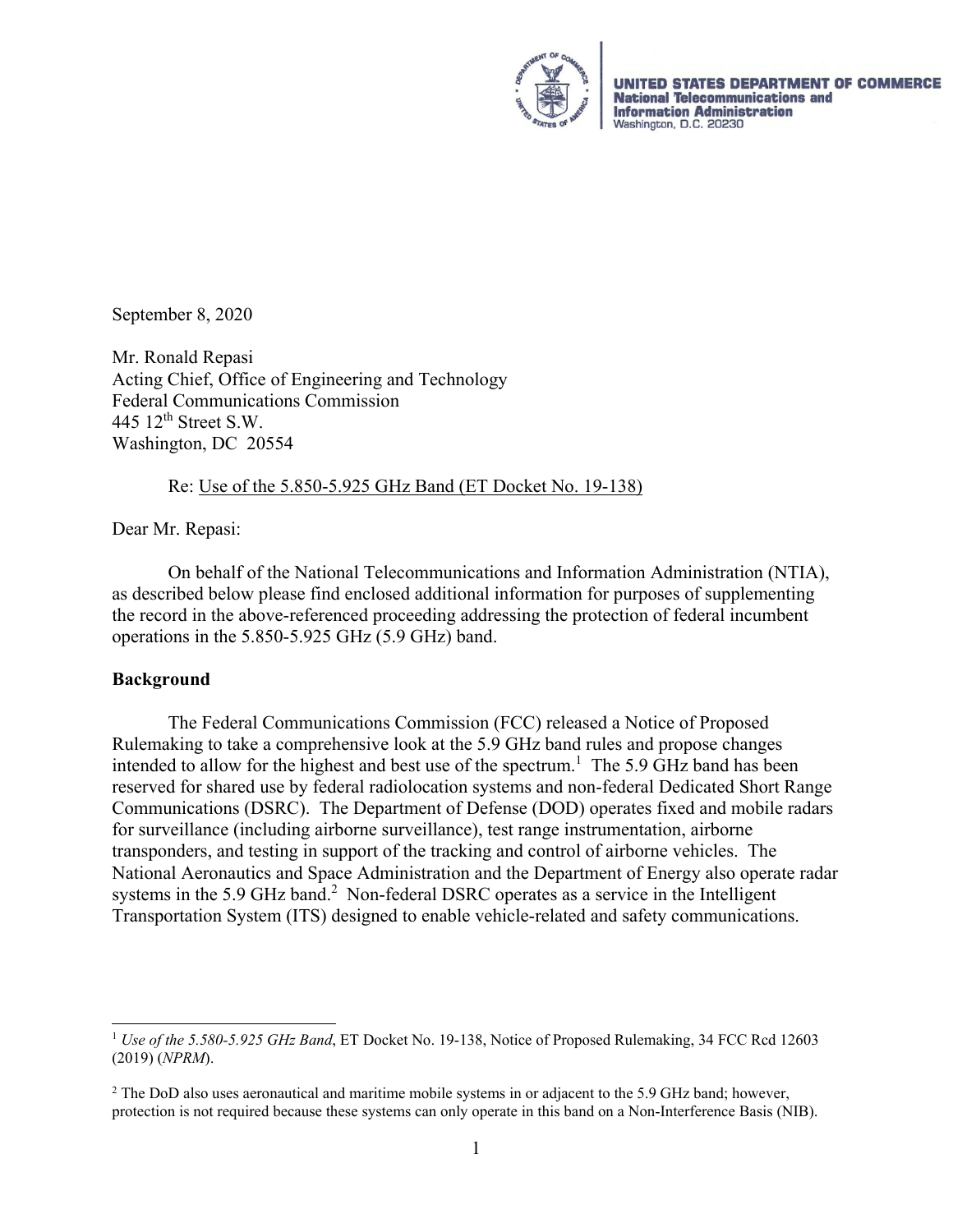The *NPRM* specifically:

- proposes to repurpose the lower 45 megahertz of the band (5.850-5.895 GHz) for unlicensed operations to support high-throughput broadband applications;
- proposes that unlicensed device operations in the 5.850-5.895 GHz band be subject to all of the general Part 15 operational principles in the Unlicensed National Information Infrastructure (U-NII) rules; $3$
- proposes to adopt technical and operational rules (e.g., power levels, out-of-band emissions limits) similar to those that already apply in the adjacent 5.725-5.850 GHz (U-NII-3) band;
- proposes to continue to dedicate spectrum in the upper 30 megahertz of the 5.9 GHz band (5.895-5.925 GHz) to support ITS needs for transportation and vehicle safetyrelated communications;
- proposes to revise the current ITS rules for the 5.9 GHz band to permit Cellular Vehicle-to-Everything (C-V2X) operations in the upper 20 megahertz of the band (5.905-5.925 GHz);
- seeks comment on whether to retain the remaining 10 megahertz (5.895-5.905 GHz) for DSRC systems or whether this segment should be dedicated for C-V2X; and,
- proposes to retain the existing technical and coordination rules that currently apply to DSRC, to the extent that DSRC operations continue in the 5.895-5.905 GHz band.

#### **ITS Systems Protecting Federal Incumbents**<sup>4</sup>

The *NPRM* proposes that C-V2X equipment would have to comply with existing DSRC rules for protection of the primary 5.9 GHz band federal radiolocation service.<sup>5</sup> The NPRM notes that DSRC roadside units (RSUs) are not protected from harmful interference caused by incumbent federal operations.<sup>6</sup> The existing DSRC rules for the protection of the 5.9 GHz federal radars require that RSU installations within 75 kilometers of 59 specified federal radar locations must be coordinated with NTIA.<sup>7</sup> The *NPRM* states that requiring C-V2X equipment

<sup>&</sup>lt;sup>3</sup> One of the primary operating conditions under Part 15 is that the operator must accept any interference that is received and must correct any interference it causes. Should harmful interference occur, the operator is required to immediately correct the interference problem, even if correction of the problem requires ceasing operation of the Part 15 system causing the interference. *See* 47 C.F.R. § 15.5.

<sup>4</sup> *See NPRM*, paras. 47-48.

<sup>5</sup> *See NPRM*, para. 47.

<sup>6</sup> *See NPRM*, para. 47, *citing* 47 C.F.R. § 90.371(b).

<sup>7</sup> *See* 47 C.F.R. § 90.371(b).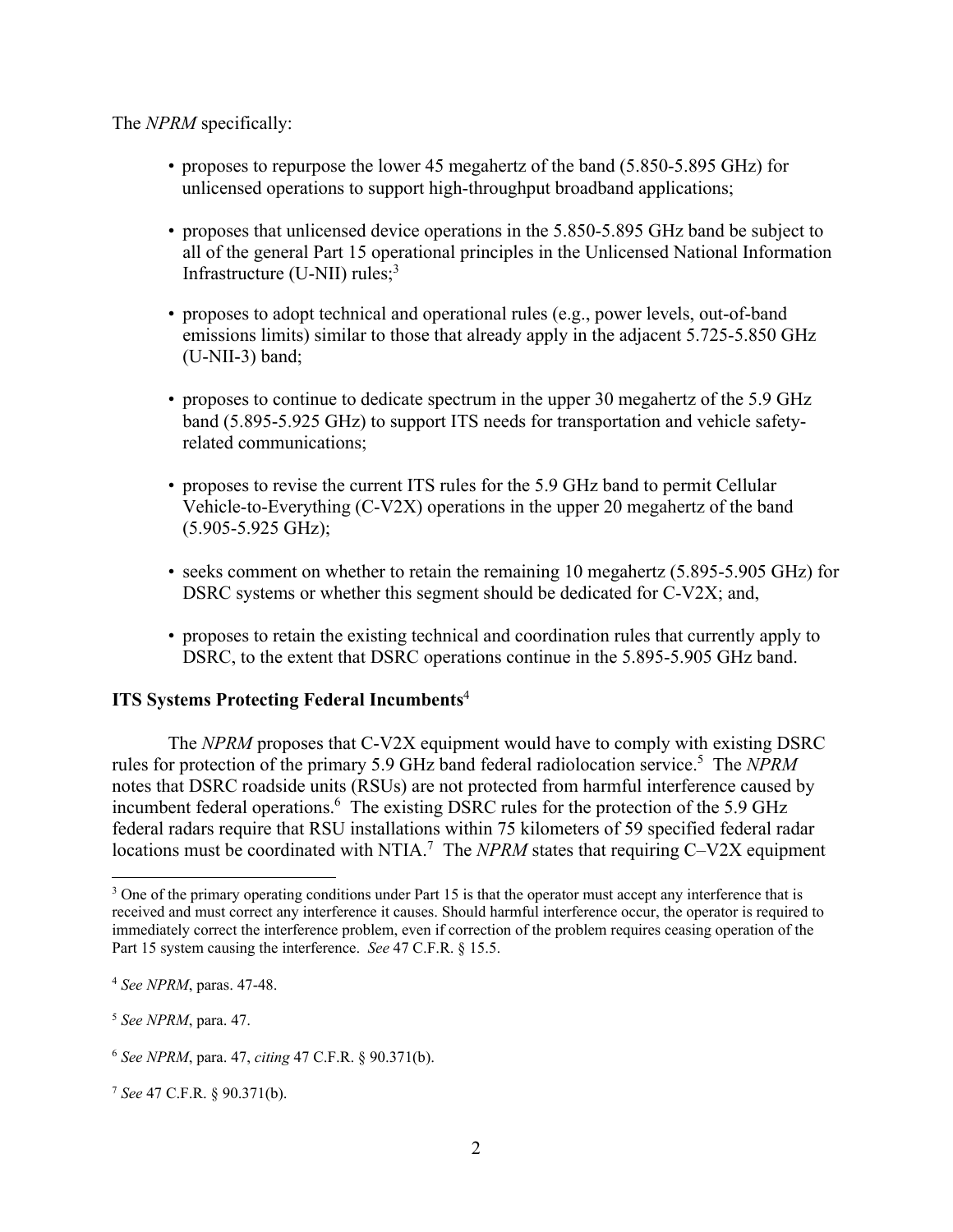to coordinate installations within the 75-kilometer coordination zones represents "the most straightforward approach for enabling compatibility with federal operations."8 The *NPRM* seeks comment on this proposal.

NTIA agrees with the Commission's tentative conclusion that requiring ITS RSUs to coordinate installations within a coordination zone is the best approach to facilitate sharing with federal systems. Based upon NTIA analysis, we believe the coordination zones set forth in Section 90.371(b) of its Rules for DSRC RSUs can equally apply to C-V2X RSUs. In an effort to optimize unencumbered non-federal operations, NTIA also believes the list of coordination zones can be updated as reflected in the list shown in Table 1 of the Enclosure. This would decrease the number of sites from 59 to 30, and would specify the size of each site's coordination zone, most of which have been reduced from the current 75 kilometers.<sup>9</sup> NTIA may, under existing rules, authorize additional federal radiolocation services.<sup>10</sup> NTIA requests that the rules be clarified to specifically recognize NTIA's authority to amend, modify, or revoke existing assignments<sup>11</sup> that could affect the coordination zones listed in Table 1. Accordingly, we propose that Section 90.371(b) be revised as follows: "… of the locations listed in the table below, **to which NTIA may amend, modify, or revoke locations and associated parameters,** must be coordinated through the...."

NTIA also performed an analysis assessing the potential impact of C-V2X on-board units (OBUs) on federal operations. The NTIA analysis, based upon the Commission's proposed rules for C-V2X OBUs, indicates that coordination of these devices would not be necessary to protect federal operations.

### **U-NII Devices Protecting Federal Incumbents**<sup>12</sup>

Unlicensed devices in the 5.9 GHz band currently share spectrum with federal radar operations in the adjacent U-NII-3 band (5.725–5.850 GHz). The *NPRM* proposes to adopt the same technical rules (*e.g.*, radiated power, power spectral density, etc.) for 5.850-5.895 GHz (U-NII-4) unlicensed devices as currently applied to U-NII-3 unlicensed devices.13 The *NPRM* seeks comment on whether there are any mitigation measures, such as technical or operational conditions or constraints that it should consider for U-NII-4 operations to protect federal radars

<sup>10</sup> *See* 47 C.F.R. § 90.371(c).

 $11$  47 U.S.C. § 902(b)(2)(A).

<sup>8</sup> *See NPRM*, para. 47.

<sup>&</sup>lt;sup>9</sup> The protection requirements contained herein are premised upon the power and out-of-band emission levels contemplated by the Commission. Any deviation from those parameters may result in a change to these requirements.

<sup>12</sup> *See NPRM*, paras. 53-57.

<sup>13</sup> *See NPRM*, para. 57.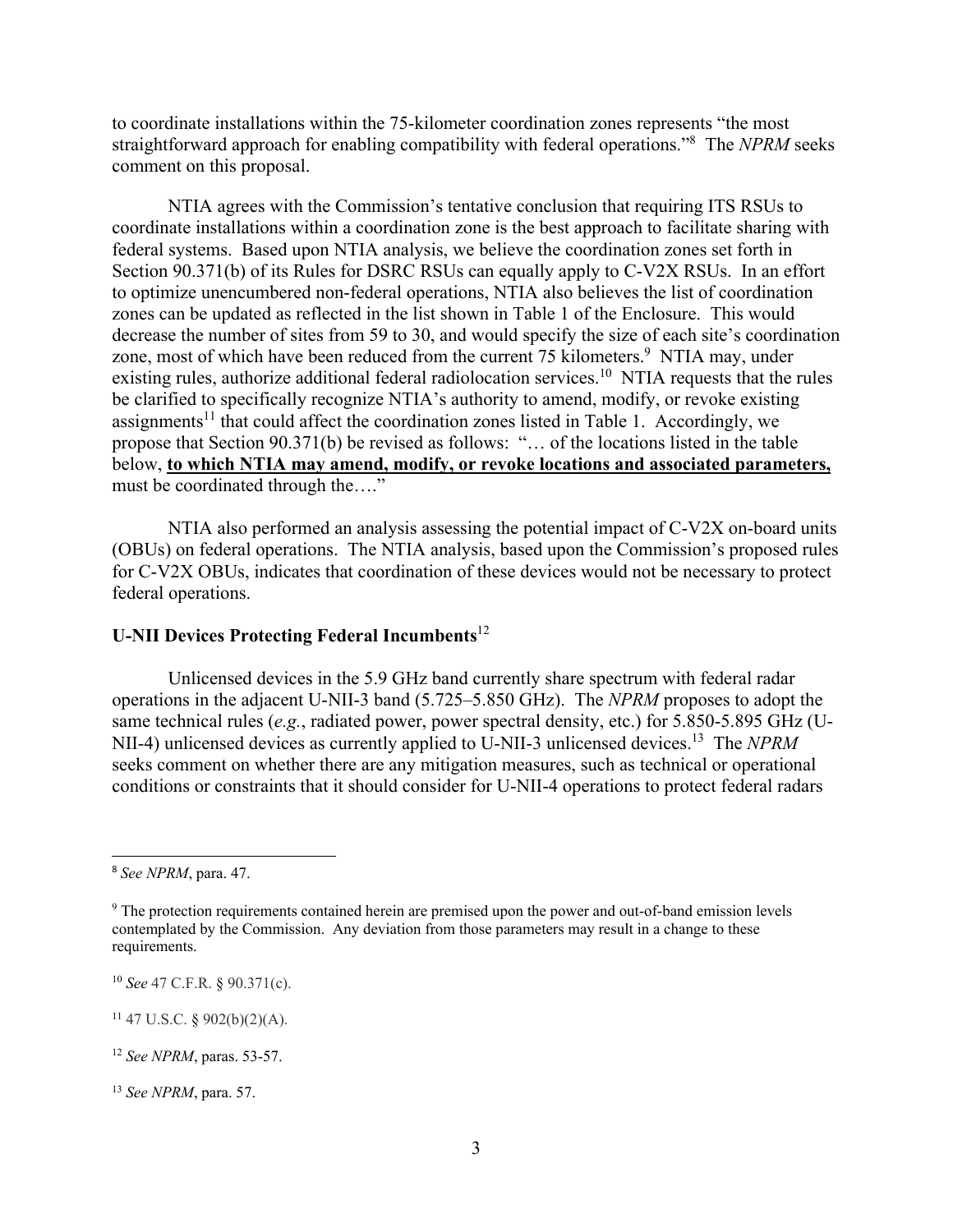#### in the 5.9 GHz band.<sup>14</sup>

NTIA has determined that, to protect federal radiolocation systems, operation of U-NII-4 *outdoor* point-to-point (P2P) and point-to-multipoint (P2MP) devices would require the imposition of exclusion zones. The exclusion zones are set forth in Table 2 of the Enclosure. To enforce the exclusion zones, NTIA believes that interference mitigation techniques such as geofencing can be employed to protect federal radiolocation operations. NTIA wishes to emphasize the importance of ensuring that U-NII device operation is not permitted inside of these exclusion zones, especially in light of experience with U-NII devices in the 5 GHz band.<sup>15</sup> NTIA requests that the new rules make clear that NTIA may authorize additional exclusion zones or modify the existing exclusion zones listed in Table 2 of the Enclosure as may be necessary to ensure protection of federal radiolocation services similar to that proposed above for the revised Section 90.371.

To reduce the potential for interference from *indoor* U-NII-4 devices, NTIA recommends that the rules help ensure the indoor devices are not deployed outdoors and that expedient and effective corrective measures be in place to eliminate interference should it occur, rather than imposing exclusion zones as a first measure to protect the federal systems.<sup>16</sup> Examples of ways to ensure indoor use include having the power for AP devices supplied by a wired connection (not battery powered), having an integrated antenna, and not having a weatherized enclosure.<sup>17</sup> Because it has proven difficult and time consuming to identify and mitigate interference from U-NII devices,<sup>18</sup> the capability of having the U-NII-4 service providers remotely block the interfering device(s) from using certain channels and/or to reduce the operating power of the devices is an important corrective measure. Use of this capability will be imposed based on NTIA and FCC coordination, noting that one of the primary operating conditions under Part 15 is that the operator must correct whatever interference is caused *even if correction of the problem requires ceasing operation*.<sup>19</sup> Service providers and operators should be expected to respond promptly to such FCC directives upon receipt.

<sup>17</sup> *See*, *e.g.*, 47 C.F.R. §§ 15.257, 15.403, and 15.517.

<sup>18</sup> Interference from U-NII devices affected "essential safety systems" at Cape Canaveral and Patrick Air Force Base. *See Revision of Part 15 of the Commission's Rules to Permit Unlicensed National Information Infrastructure (U-NII) Devices in the 5 GHz Band*, ET Docket No. 13-49, Memorandum Opinion and Order, FCC 16-24, 31 FCC Rcd 2317, 2319 n.10 (2016), *citing* Federal Communications Commission, Letter, 5 GHz Interference to Patrick Air Force Base, (March 10, 2015). *See also* FCC, Enforcement Bureau, Office of Field Director, Advisory Notice, 5 GHz Interference to Patrick Air Force Base and Cape Canaveral Air Force Station Tracking Radars (July 27, 2016) (enclosure).

<sup>19</sup> *See* 47 C.F.R. § 15.5.

<sup>14</sup> *See id.* 

<sup>15</sup> *See* National Telecommunication and Information Administration Technical Report TR 20-544, *Lessons Learned from the Development and Deployment of 5 GHz Unlicensed National Information Infrastructure (U-NII) Dynamic Frequency Selection (DFS) Devices*, https://www.ntia.doc.gov/report/2019/lessons-learned-development-anddeployment-5-ghz-unlicensed-national-information. Section 8 describes interference to a federal radar from a U-NII device.

<sup>16</sup> Se*e Unlicensed Use of the 6 GHz Band*, Report and Order and Further Notice of Proposed Rulemaking, 35 FCC Rcd 3852 (2020), https://docs.fcc.gov/public/attachments/FCC-20-51A1.pdf.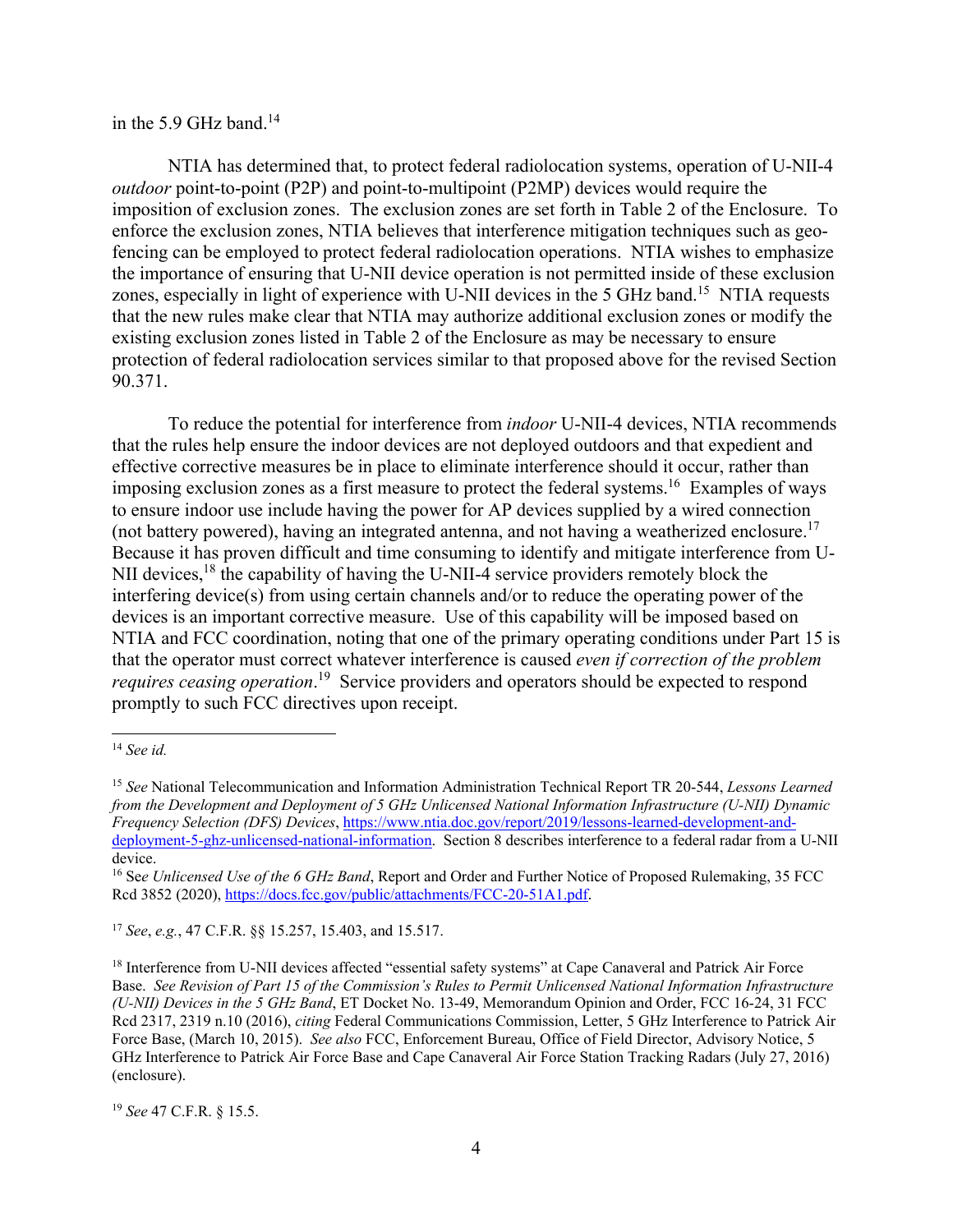NTIA looks forward to the FCC's forthcoming actions in this important rulemaking proceeding. If you have any questions please contact me or Edward Drocella, Chief Spectrum Engineering and Analysis Division, Office of Spectrum Management at edrocella@ntia.gov or  $(202) - 482 - 2608.$ 

Sincerely, **Charles Cooper** 

Associate Administrator Office of Spectrum Management

Enclosures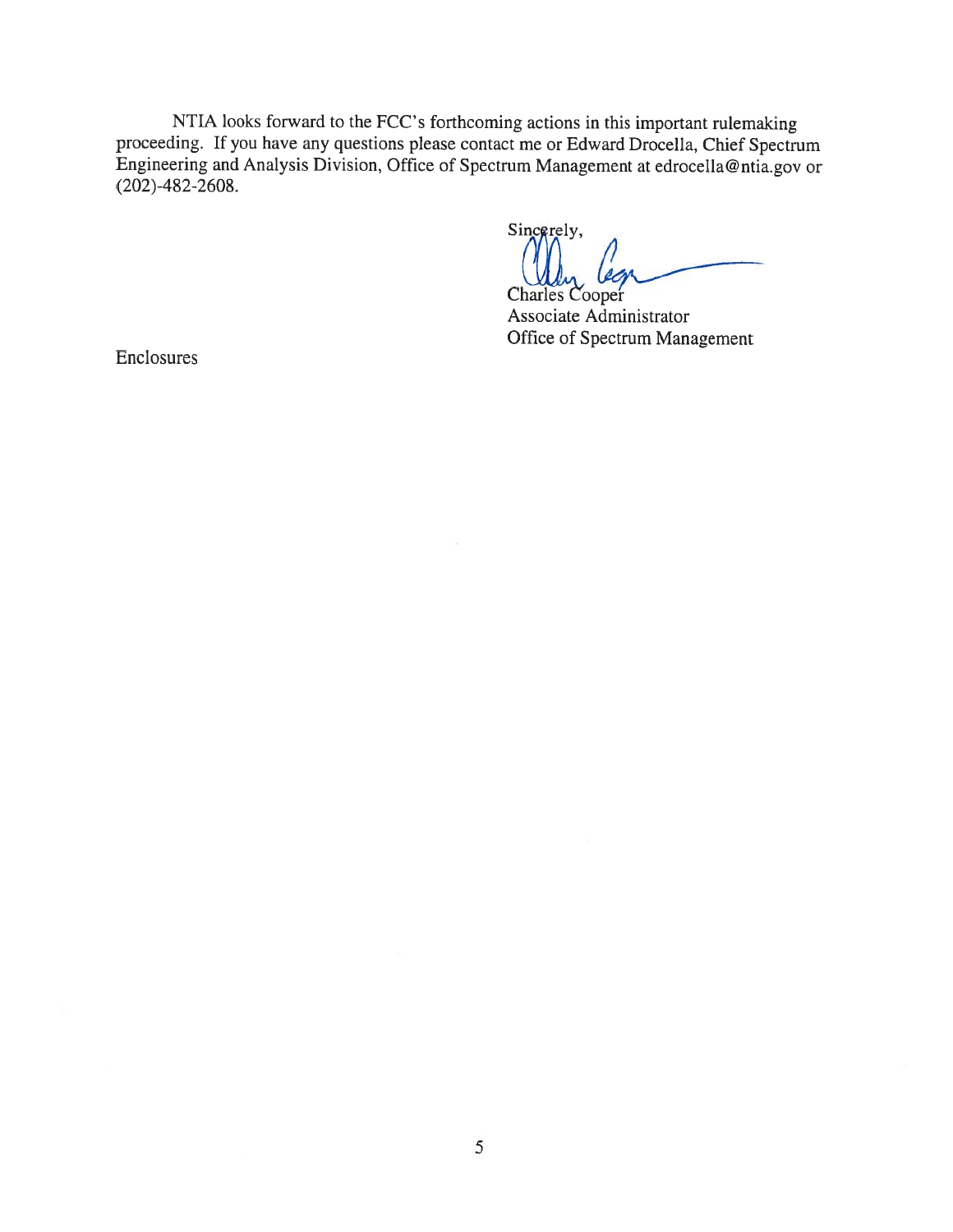#### **ENCLOSURE**

This enclosure defines the coordination zones for ITS (C-V2X and DSRC) Road Side Units (Table 1) and the exclusion zones for Unlicensed National Information Infrastructure (U-NII)-4 outdoor point-to-point (P2P) and point-to-multipoint (P2MP) devices (Table 2). The zones for each federal location are characterized by a center point (latitude/longitude) and radius (to define a circular area) to facilitate the regulatory process of coordination/exclusion; however, for a few of the exclusion zones, a polygon is used if the circular area encompasses a significant amount of population that does not present a potential for interference. These few sites are identified in Table 2 with an annotation "(polygon)" next to the numeric entry in the radius column. The analysis conducted to calculate the zones is documented in a report to be posted to the NTIA webpage by late September 2020. The report also includes the polygons for the cases indicated in the table.20

The center point for the zones was determined by the incumbent's location for fixed incumbent systems, and by the centroid of the operational area of transportable incumbent systems. The radius was determined by selecting the largest of three distance separations required to mitigate potential interference to the federal incumbent operations: 1) distance based on statistical aggregate interference analysis; 2) distance based on worse-case single source interference analysis (for U-NII-4 only); or 3) distance based on empirical information identifying interference at that location. The single source analysis was used for the U-NII-4 radius calculation because of the uncertainty associated with the deployment locations, whereas the location of the ITS devices are better defined as they are deployed along the roads.

|                                | Table 1. 115 Noadside Unit Coordination Zone Distances |                      |                    |
|--------------------------------|--------------------------------------------------------|----------------------|--------------------|
| Location                       | Latitude                                               | Longitude            | Coordination       |
|                                |                                                        |                      | <b>Zone Radius</b> |
|                                | <b>DD-MM-SS North</b>                                  | <b>DD-MM-SS West</b> | (km)               |
| Anclote, Florida               | $28 - 11 - 18$                                         | 82-47-40             | 45                 |
| Cape Canaveral, Florida        | 28-28-54                                               | 80-34-35             | 47                 |
| Cape San Blas, Florida         | 29-40-31                                               | 85-20-48             | 47                 |
| Carabelle Field, Florida       | 29-50-38                                               | 84-39-46             | 36                 |
| Charleston, South Carolina     | $32 - 51 - 48$                                         | 79-57-48             | 16                 |
| Edwards, California            | 34-56-43                                               | 117-54-50            | 53                 |
| Eglin, Florida                 | $30 - 37 - 51$                                         | 86-24-16             | 103                |
| Fort Walton Beach, Florida     | $30 - 24 - 53$                                         | 86-39-58             | 41                 |
| Kennedy Space Center, Florida  | 28-25-29                                               | 80-39-51             | 47                 |
| Key West, Florida              | 24-33-09                                               | 81-48-28             | 12                 |
| Kirtland AFB, New Mexico       | 34-59-51                                               | 106-28-54            | 15                 |
| Kokeepark, Hawaii              | $22 - 07 - 35$                                         | 159-40-06            | 5                  |
| MacDill, Florida               | 27-50-37                                               | 82-30-04             | 47                 |
| NV Test Training Range, Nevada | 37-18-27                                               | 116-10-24            | 186                |
| Patuxent River, Maryland       | $38-16-55$                                             | $76 - 25 - 12$       | 6                  |
| Pearl Harbor, Hawaii           | $21 - 21 - 17$                                         | 157-57-51            | 16                 |
| Pillar Point, California       | 37-29-52                                               | 122-29-59            | 36                 |
| Poker Flat, Alaska             | 65-07-36                                               | 147-29-21            | 13                 |

**Table 1. ITS Roadside Unit Coordination Zone Distances** 

<sup>&</sup>lt;sup>20</sup> Geographic coordinates are referenced to the North American Datum of 1983 (NAD83).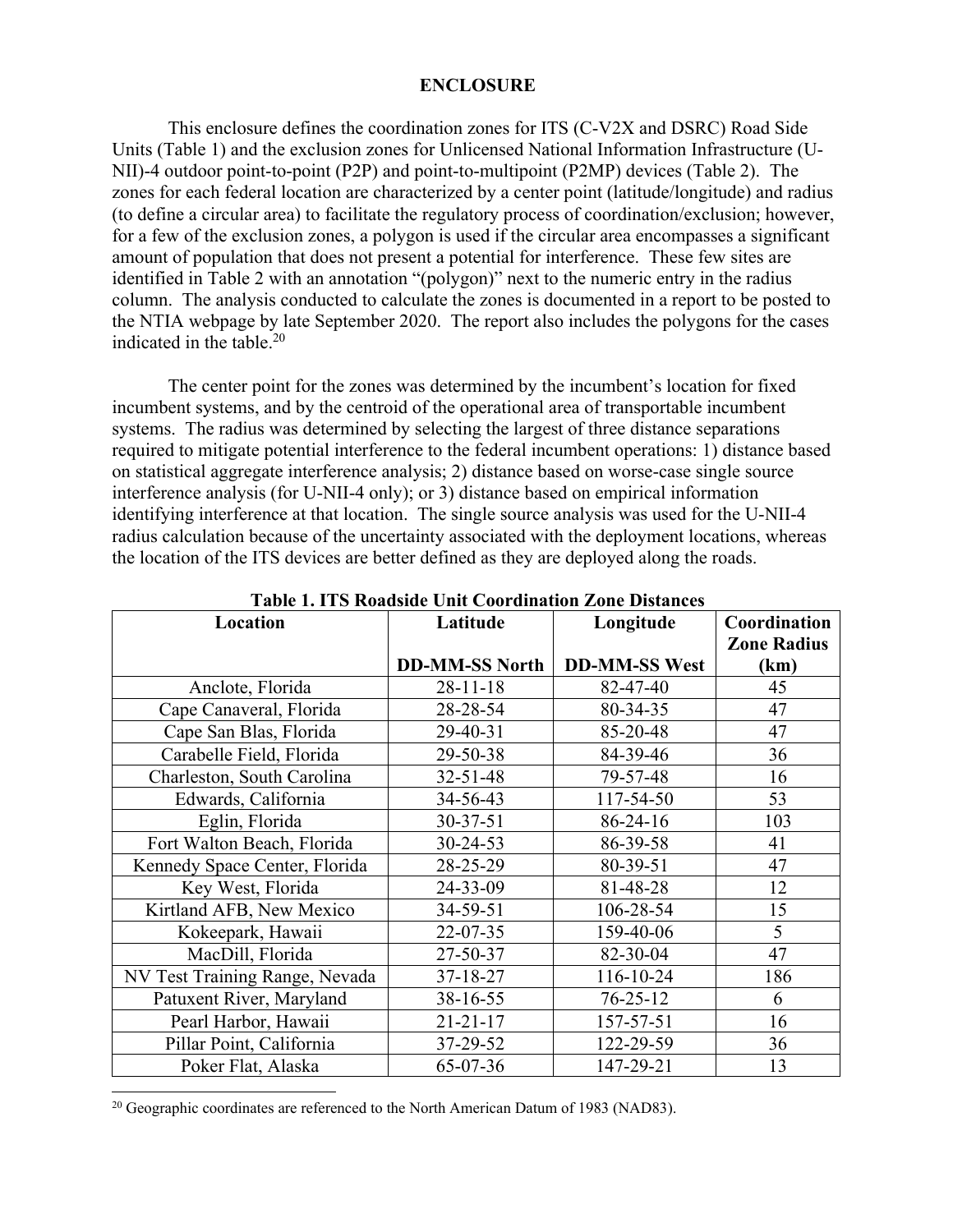| Location                       | Latitude              | Longitude            | Coordination       |
|--------------------------------|-----------------------|----------------------|--------------------|
|                                |                       |                      | <b>Zone Radius</b> |
|                                | <b>DD-MM-SS North</b> | <b>DD-MM-SS West</b> | (km)               |
| Port Canaveral, Florida        | 28-24-42              | 80-36-17             | 19                 |
| Port Hueneme, California       | $34 - 08 - 60$        | 119-12-24            | 24                 |
| Point Mugu, California         | $34-07-17$            | 119-09-1             | 18                 |
| Saddlebunch Keys, Florida      | 24-38-51              | 81-36-22             | 29                 |
| San Diego, California          | $32 - 43 - 00$        | $117 - 11 - 00$      | 11                 |
| San Nicolas Island, California | 33-14-47              | 119-31-07            | 195                |
| Tonopah Test Range, Nevada     | $37 - 44 - 00$        | 116-43-00            | $\overline{2}$     |
| Vandenberg, California         | $34 - 34 - 58$        | 120-33-42            | 55                 |
| Venice, Florida                | 27-04-37              | 82-27-03             | 50                 |
| Wallops Island, Virginia       | $37 - 51 - 23$        | 75-30-41             | 48                 |
| White Sands Missile Range, New | $32 - 58 - 26$        | 106-23-43            | 158                |
| Mexico                         |                       |                      |                    |
| Yuma, Arizona                  | $32 - 54 - 03$        | $114 - 23 - 10$      | $\overline{2}$     |

## **Table 2. U-NII-4 Exclusion Zone Distances**

|                                | Latitude              | Longitude            | <b>Exclusion</b>   |
|--------------------------------|-----------------------|----------------------|--------------------|
| Location                       |                       |                      | <b>Zone Radius</b> |
|                                | <b>DD-MM-SS North</b> | <b>DD-MM-SS West</b> | (km)               |
| Anclote, Florida               | $28 - 11 - 18$        | 82-47-40             | 54                 |
| Cape Canaveral, Florida        | 28-28-54              | 80-34-35             | 53                 |
| Cape San Blas, Florida         | 29-40-31              | 85-20-48             | 55                 |
| Carabelle Field, Florida       | 29-50-38              | 84-39-46             | 54                 |
| Charleston, South Carolina     | 32-51-48              | 79-57-48             | 55                 |
| Edwards, California            | 34-56-43              | 117-54-50            | 51                 |
| Eglin, Florida                 | $30 - 37 - 51$        | 86-24-16             | 116 (polygon)      |
| Fort Walton Beach, Florida     | $30 - 24 - 53$        | 86-39-58             | 56                 |
| Kennedy Space Center, Florida  | 28-25-29              | 80-39-51             | 98                 |
| Key West, Florida              | 24-33-09              | 81-48-28             | 54                 |
| Kirtland AFB, New Mexico       | 34-59-51              | 106-28-54            | 15 (polygon)       |
| Kokeepark, Hawaii              | 22-07-35              | 159-40-06            | 49                 |
| MacDill, Florida               | 27-50-37              | 82-30-04             | 58                 |
| NV Test Training Range, Nevada | 37-18-27              | 116-10-24            | 184                |
| Patuxent River, Maryland       | 38-16-55              | $76 - 25 - 12$       | $\overline{7}$     |
| Pearl Harbor, Hawaii           | $21 - 21 - 17$        | 157-57-51            | 55                 |
| Pillar Point, California       | 37-29-52              | 122-29-59            | 10                 |
| Poker Flat, Alaska             | 65-07-36              | 147-29-21            | 58                 |
| Port Canaveral, Florida        | 28-24-42              | 80-36-17             | 54                 |
| Port Hueneme, California       | 34-08-60              | 119-12-24            | 54                 |
| Point Mugu, California         | 34-07-17              | 119-09-01            | 81 (polygon)       |
| Saddlebunch Keys, Florida      | 24-38-51              | 81-36-22             | 54                 |
| San Diego, California          | 32-43-00              | $117 - 11 - 00$      | 54                 |
| San Nicolas Island, California | 33-14-47              | 119-31-07            | 166 (polygon)      |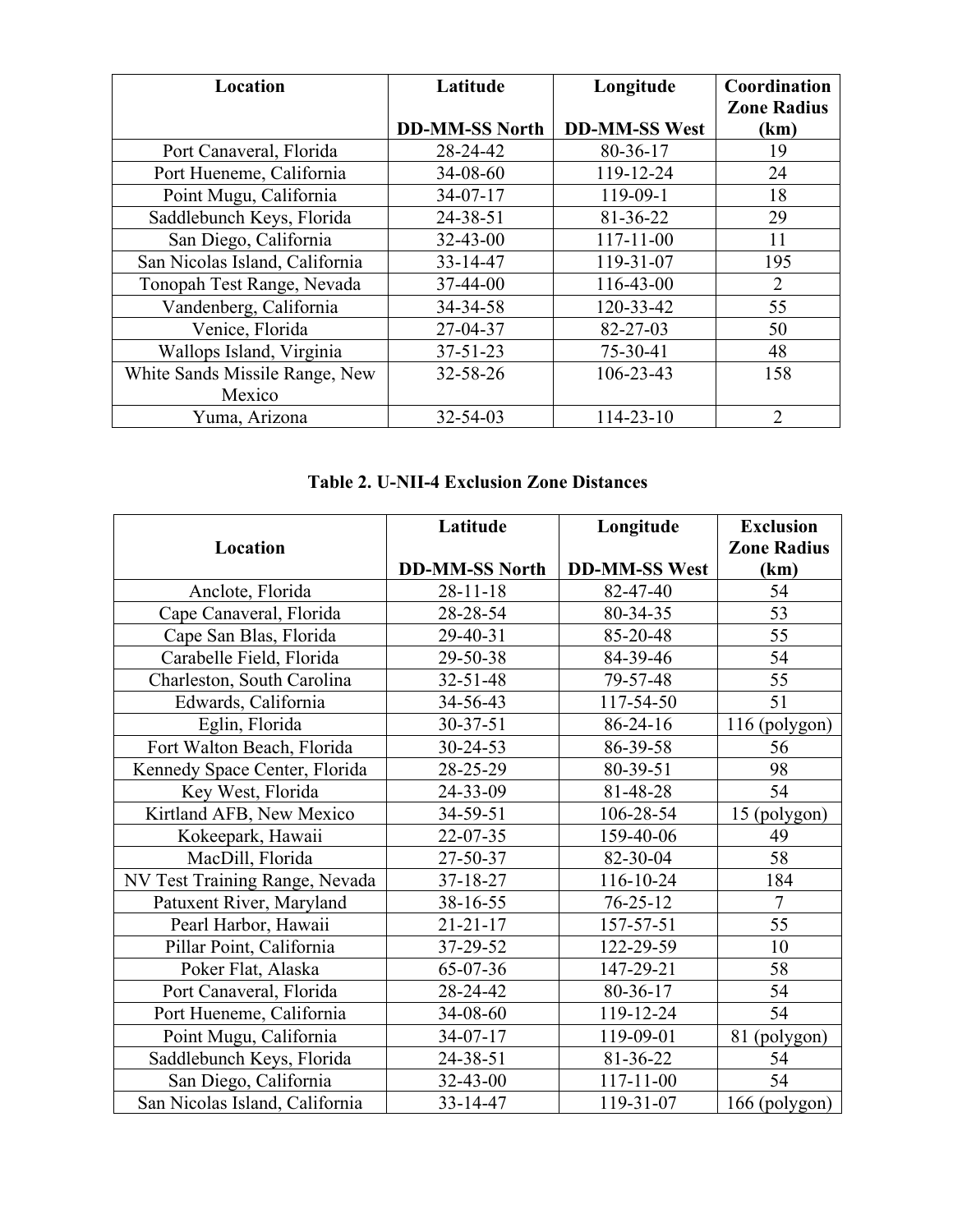|                                | Latitude              | Longitude            | <b>Exclusion</b>   |
|--------------------------------|-----------------------|----------------------|--------------------|
| Location                       |                       |                      | <b>Zone Radius</b> |
|                                | <b>DD-MM-SS North</b> | <b>DD-MM-SS West</b> | (km)               |
| Tonopah Test Range, Nevada     | $37 - 44 - 00$        | 116-43-00            | 48                 |
| Vandenberg, California         | 34-34-58              | 120-33-42            | 74                 |
| Venice, Florida                | 27-04-37              | 82-27-03             | 54                 |
| Wallops Island, Virginia       | $37 - 51 - 23$        | 75-30-41             | 68                 |
| White Sands Missile Range, New |                       |                      |                    |
| Mexico                         | $32 - 58 - 26$        | $106 - 23 - 43$      | $160$ (polygon)    |
| Yuma, Arizona                  | $32 - 54 - 03$        | 114-23-10            | 49                 |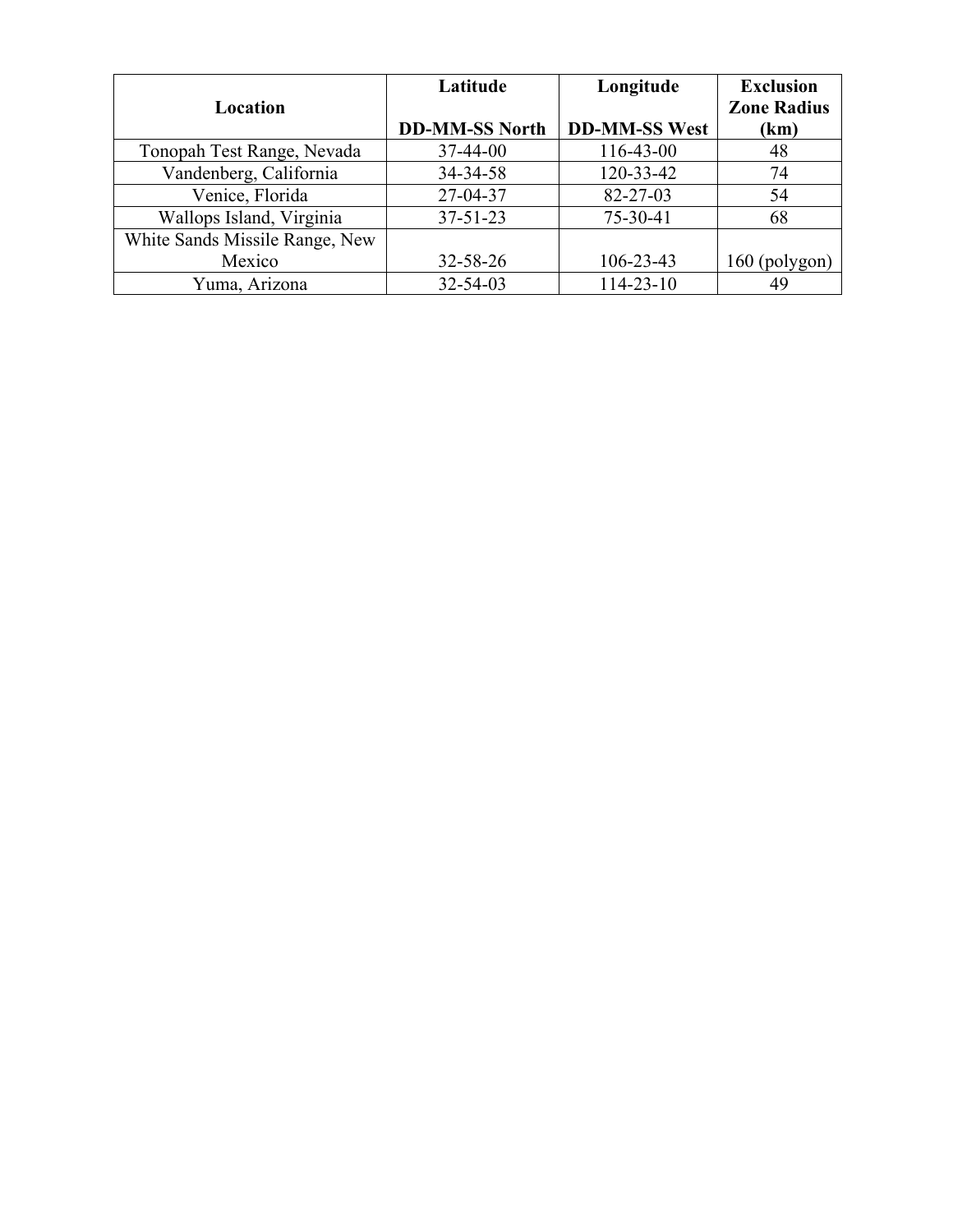

**Federal Communications Commission Enforcement Bureau Office of the Field Director** 445 12<sup>th</sup> St, S.W. Washington, D.C. 20554 July 27, 2016



# **ADVISORY NOTICE 5 GHz INTERFERENCE TO PATRICK AIR FORCE BASE AND CAPE CANAVERAL AIR FORCE STATION TRACKING RADARS**

The Office of the Field Director, Enforcement Bureau, Federal Communications Commission (FCC) and the 45th Space Wing, Air Force Space Command, Space Communications Squadron, Frequency Control and Analysis have been investigating harmful interference to military radar operating in the 5 GHz frequency band<sup>1</sup> at Patrick Air Force Base and Cape Canaveral Air Force Station in Brevard County, Florida. The harmful interference affects essential safety systems and must be eliminated.

This notice sets forth the steps that must be taken to prevent harmful interference from occurring, reminds all Part 15 (unlicensed) operators that the 5 GHz band has been allocated to the Federal Radiolocation Service on a primary basis, $2$  and that unlicensed operations must cease upon notification by the FCC that they are causing harmful interference to any authorized radio station.<sup>3</sup>

We have found that the harmful interference has generally been caused by some unlicensed wireless devices operating within the 5 GHz frequency band. This includes devices installed outdoors, at high elevations, within line-of-sight of the radar installations, and indoor operated devices. Various marine vessels moving through Port Canaveral that are communicating with land based wireless internet access points while docked and during transit also are causing harmful interference. These unlicensed operations have resulted in harmful interference to military radars.

In order to mitigate interference to military radars, operators and installers of all 5 GHz systems are strongly advised that they may not cause harmful interference to any authorized operations, including but not limited to emissions within the **5640-5800 MHz** range of frequencies **(Wi-Fi Channels 128-161)** in Brevard County, Florida.<sup>4</sup> In general, unlicensed systems may not cause harmful interference and must

<sup>2</sup> *See* 47 C.F.R. § 2.106 (Table of Frequency Allocations).

<sup>3</sup> 47 C.F.R. § 15.5(b).

 $\overline{a}$ 

(continued….)

<sup>&</sup>lt;sup>1</sup> For purposes of this Advisory, the "5 GHz band" is defined by U-NII-2C (5470-5725 MHz) and U-NII-3 bands (5725-5850 MHz).

<sup>4</sup> The 45th Space Wing, Air Force Space Command, Space Communications Squadron, Frequency Control and Analysis recommends that outdoor point-to-multipoint systems with antennas mounted less than 60 ft. above ground should take particular care to avoid causing interference to these channels within a radius of 35 km (22 miles)